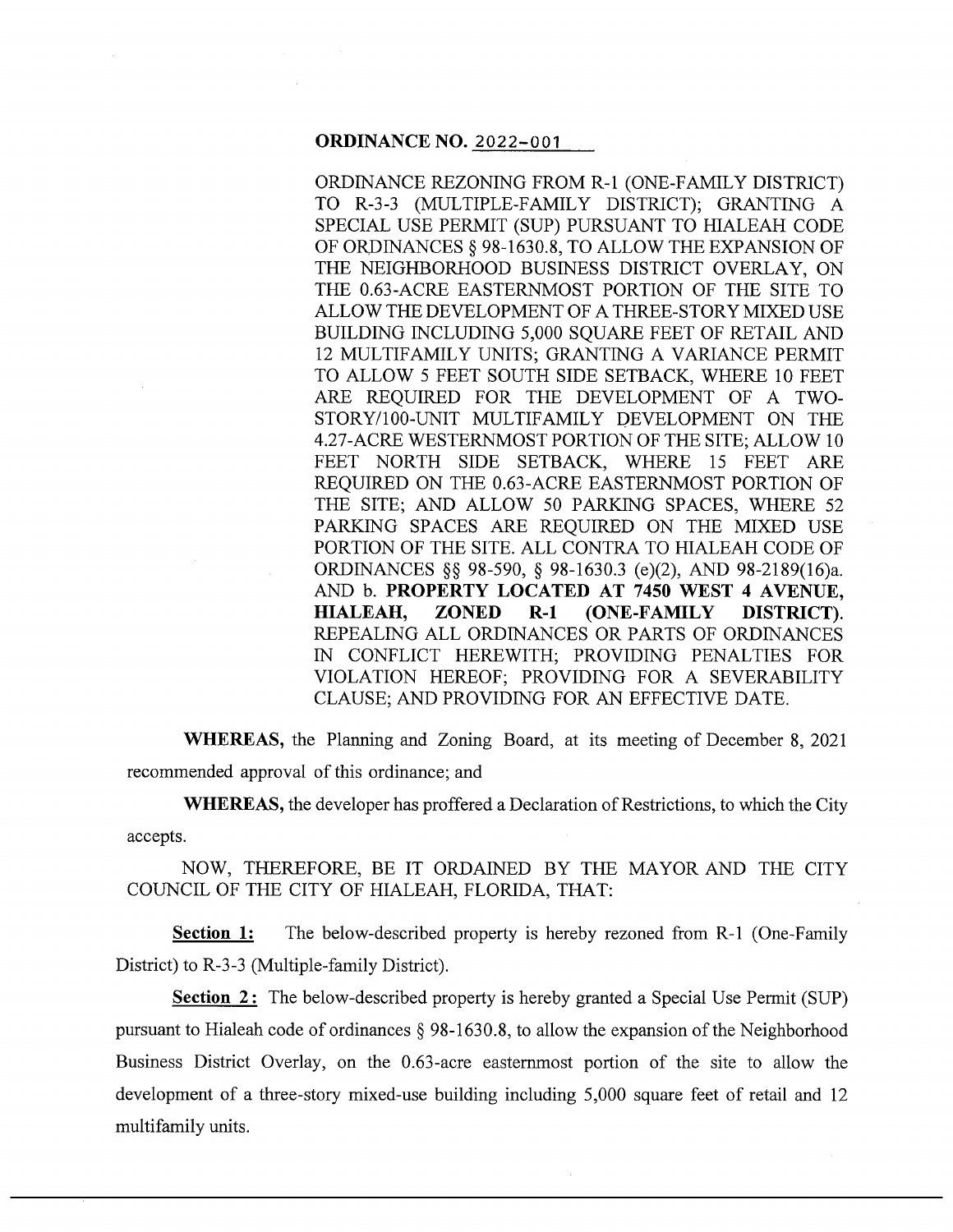### Ordinance No. 2022-001 Page 2

**Section 3:** The below-described property is hereby granted a variance permit to allow 5 feet south side setback, where 10 feet are required for the development of a two-story/I 00-unit multifamily development on the 4.27-acre westernmost portion of the site, contra to Hialeah Code of Ordinances § 98-590 that as relevant provides: "In the R-3 multiple-family district, there shall be side yards, and the width of each shall not be less than ten feet."; allow 10 feet north side setback, where 15 feet are required on the 0.63-acre easternmost portion of the site, contra to Hialeah Code of Ordinance § 98-1630.3 (e)(2) that as relevant provides: "Interior side setback and rear setback. For the pedestal or base of a building, there is no minimum setback requirement, except that all property lines abutting low density and medium density residential districts shall provide a minimum setback of 15 feet"; and allow 50 parking spaces, where 52 parking spaces are required on the 0.63-acre easternmost portion of the site contra to Hialeah Code of Ordinances §§ 98-2189(16)a. that provides: *"Residential uses.* Parking for residential uses shall be two parking spaces for one or two bedrooms and one-half parking spaces for each additional bedroom. An additional one-quarter parking space for each dwelling unit shall be provided for guest parking. The guest parking requirement may be satisfied, in whole or in part, by the operation of valet parking services for residential guests, approved by the city."; and 98-2189(16)b. that provides: *"Commercial uses.* The parking requirements for commercial uses as designated in this section shall apply except that vocational schools and post-secondary schools shall provide one parking space for every 150 square feet of gross floor area. Property located at 7450 West 4 Avenue, Hialeah, zoned R-1 (One-Family District) and legally described as follows:

> The North half of Tract 50, of FLORIDA FRUIT LANDS COMPANY'S SUBDIVISION NO. 1, in Section 25, Township 52 South, Range 40 East, according to the Plat thereof, as recorded in Plat Book 2, at Page 17, of the Public Records of Miami-Dade County, Florida; Less the West 25 feet for right of way.

# Section 4: Repeal of Ordinances in Conflict.

All ordinances or parts of ordinances in conflict herewith are hereby repealed to the extent of such conflict.

### **Section 5 : Penalties.**

Every person violating any provision of the Code or any ordinance, rule or regulation adopted or issued in pursuance thereof shall be assessed a civil penalty not to exceed \$500.00 within the discretion of the court or administrative tribunal having jurisdiction. Each act of